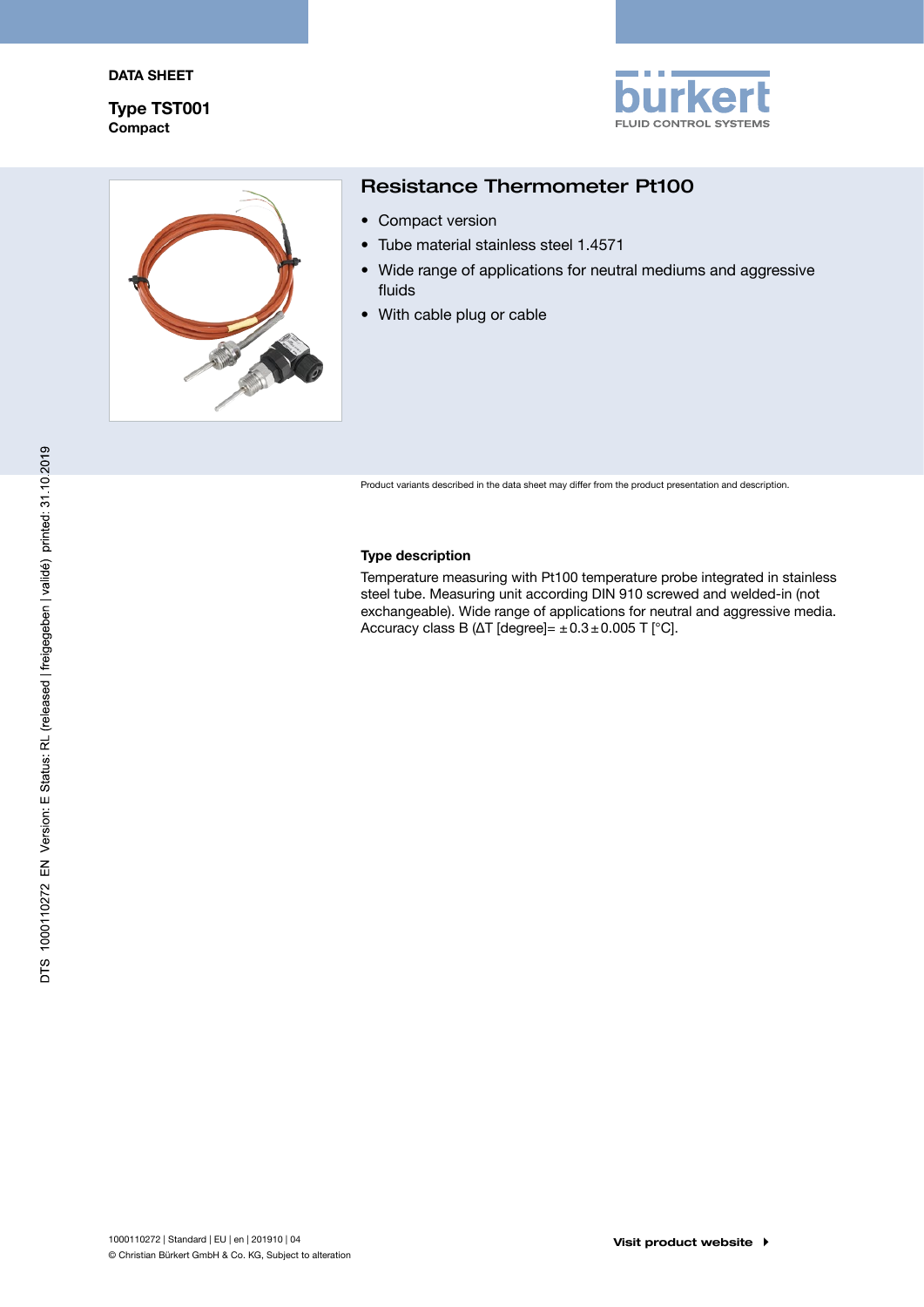

# **Table of contents**

|    |                         | 1. General technical data |  |
|----|-------------------------|---------------------------|--|
|    |                         |                           |  |
| 2. |                         | <b>Dimensions</b>         |  |
|    |                         |                           |  |
|    | 3. Ordering information |                           |  |
|    | 3.1.                    |                           |  |
|    | 3.2.                    |                           |  |
|    | 3.3.                    |                           |  |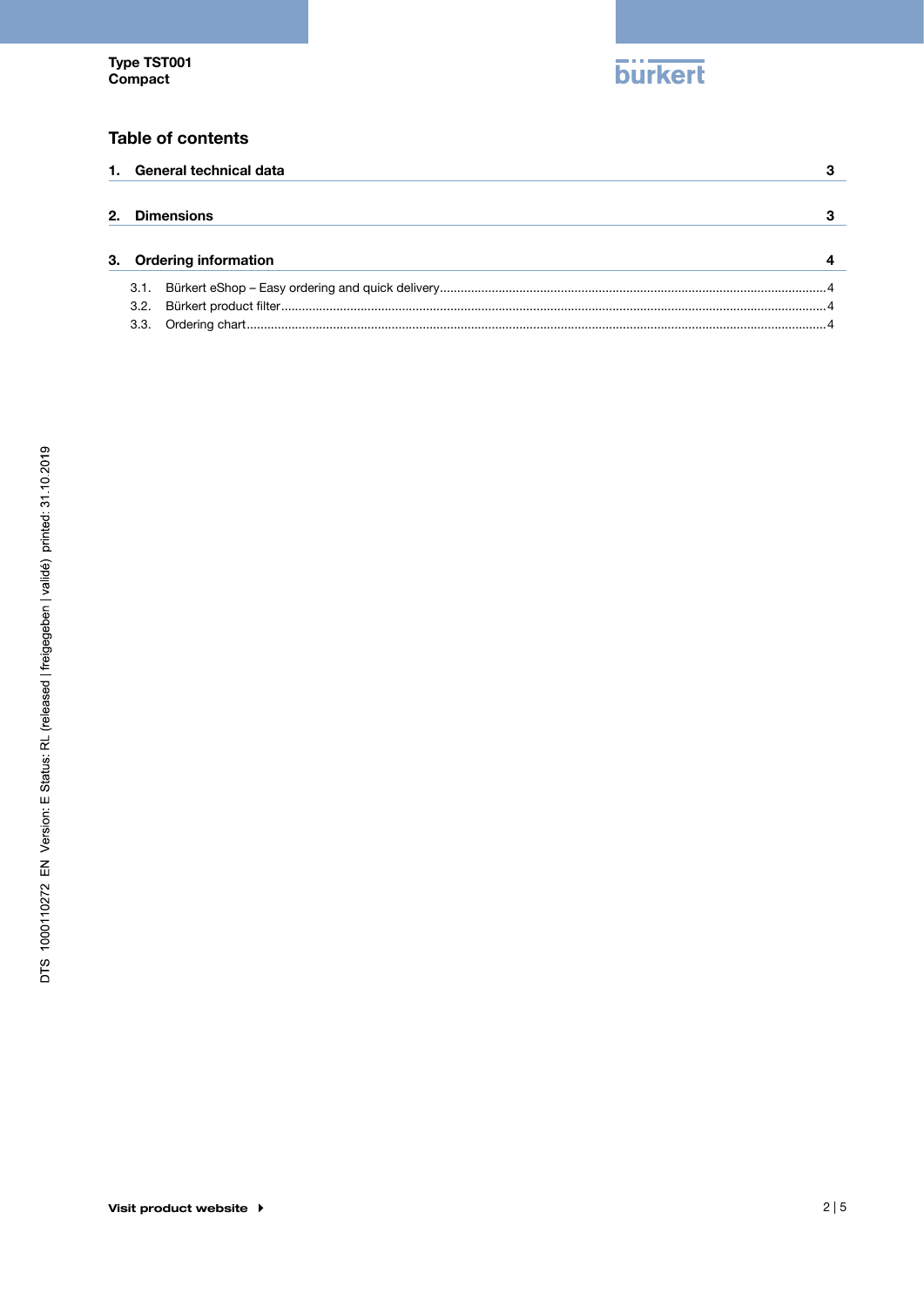

# <span id="page-2-0"></span>1. General technical data

| <b>Product properties</b>           |                                                                         |  |  |  |  |
|-------------------------------------|-------------------------------------------------------------------------|--|--|--|--|
| <b>Dimensions</b>                   | Detailed information can be found in chapter "2. Dimensions" on page 3. |  |  |  |  |
| Material                            |                                                                         |  |  |  |  |
| Protection tube                     | Stainless steel 1.4571                                                  |  |  |  |  |
| Measuring surface                   | Flat                                                                    |  |  |  |  |
| Measuring range                     | Up to $+125$ °C with cable plug<br>Up to $+200$ °C with cable           |  |  |  |  |
| Connection cable                    | 3 m, PTFE silicone isolation, screened                                  |  |  |  |  |
| Connection                          | External thread G 1/2                                                   |  |  |  |  |
| Cable plug                          | Type 2508 according to DIN 43650 Form A                                 |  |  |  |  |
| <b>Approvals and certificates</b>   |                                                                         |  |  |  |  |
| Protection class                    | IP 65                                                                   |  |  |  |  |
| <b>Environment and installation</b> |                                                                         |  |  |  |  |
| Umgebungstemperatur                 | Max. $+80^{\circ}$ C                                                    |  |  |  |  |

# <span id="page-2-1"></span>2. Dimensions

#### Note:

Dimensions in mm

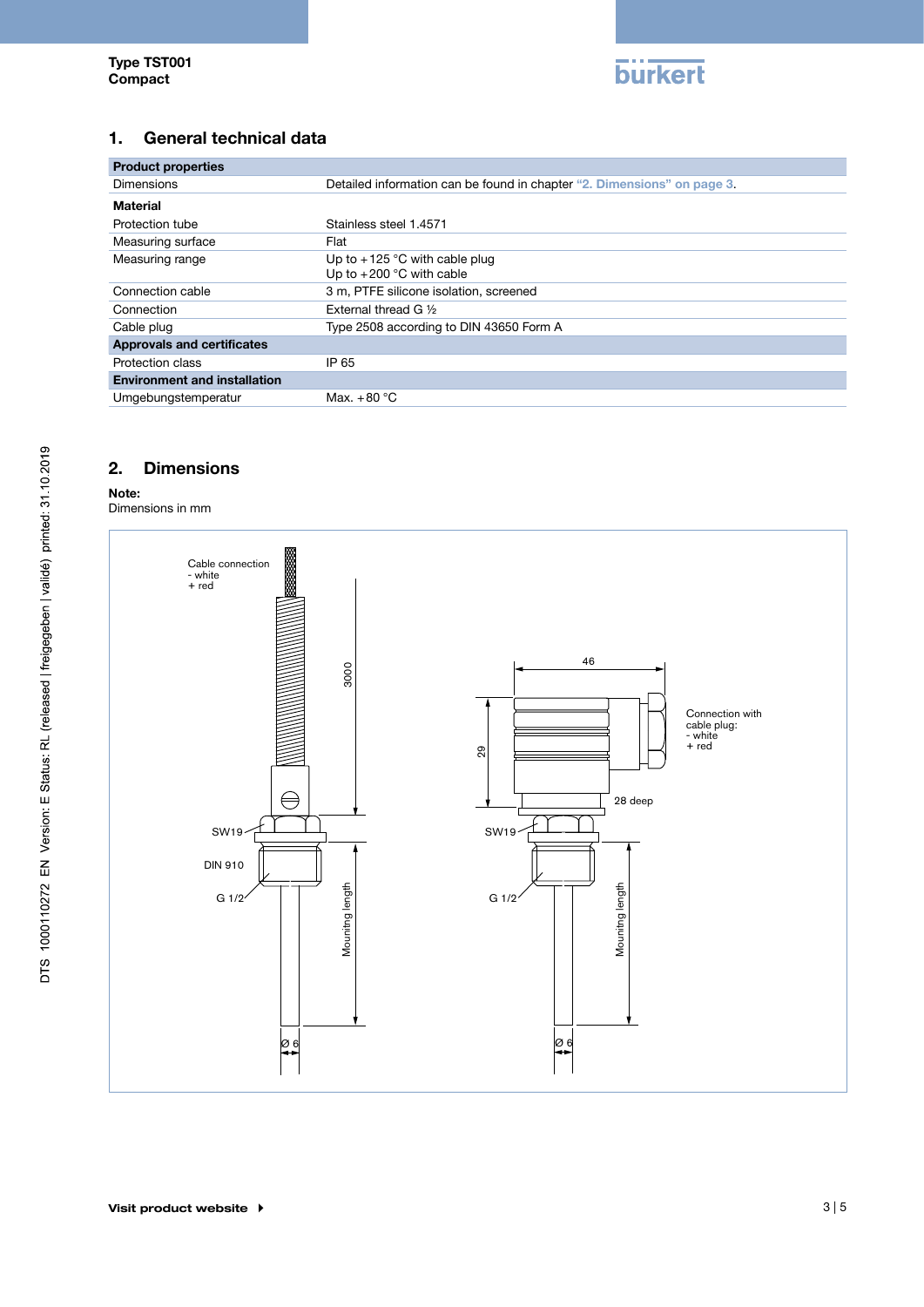

# <span id="page-3-0"></span>3. Ordering information

#### 3.1. Bürkert eShop – Easy ordering and quick delivery



#### 3.2. Bürkert product filter



#### 3.3. Ordering chart

| <b>Electrical connection</b> | <b>Mounting length</b> | Article no. |
|------------------------------|------------------------|-------------|
|                              | [mm]                   |             |
| 3 m cable                    | 50                     | 783713 ড়   |
| 3 m cable                    | 100                    | 783714 )    |
| Cable plug                   | 50                     | 783715 P.   |
| Cable plug                   | 100                    | 783716 ™়   |